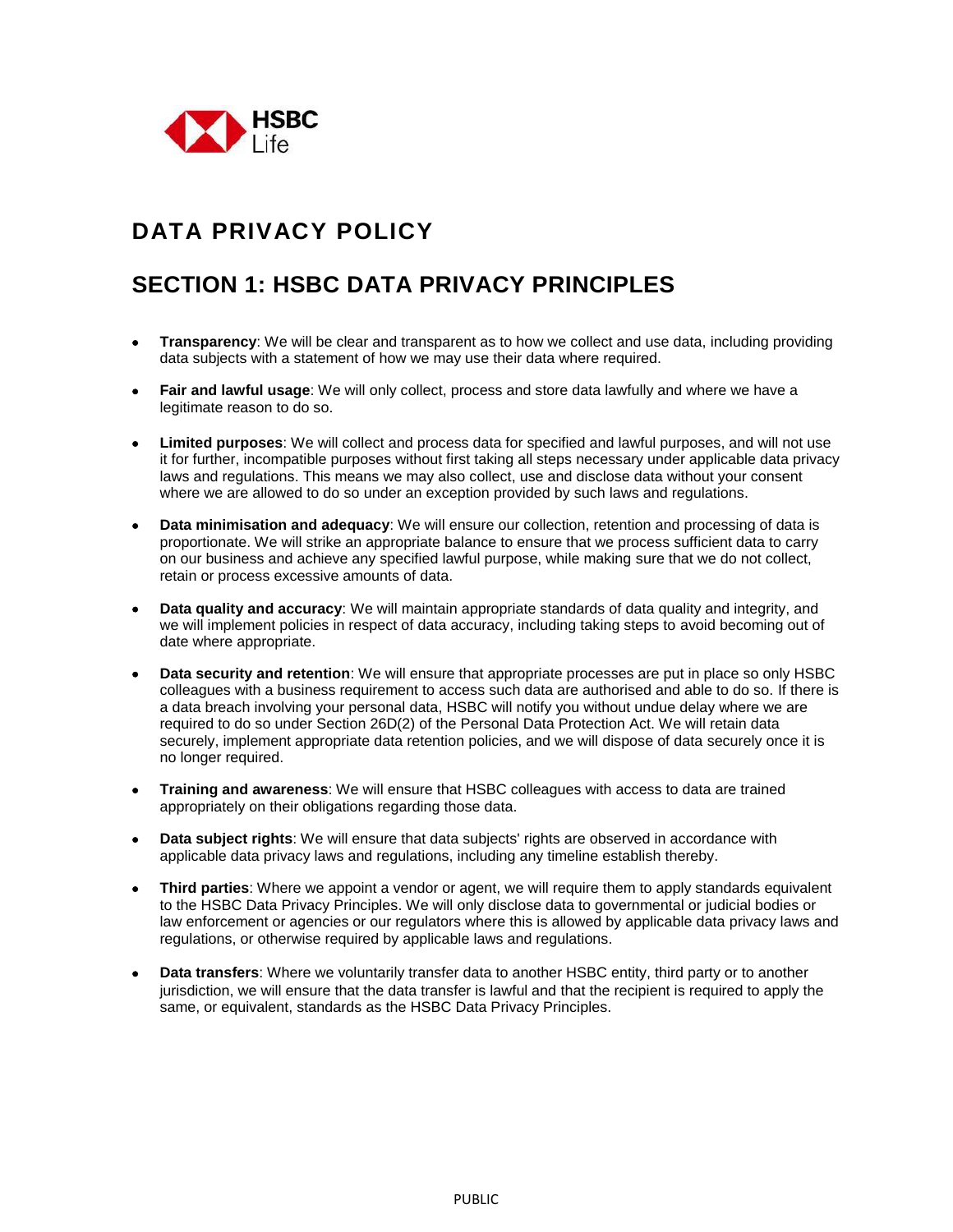# **SECTION 2: Data Privacy Notice**

Your data (including personal data) is important to us. Read this notice to find out how we collect, store, use and share your data.

# **1. 2. 3. HOW WE COLLECT WHAT WE USE WHO WE SHARE AND STORE YOUR DATA YOUR DATA FOR YOUR DATA WITH**

# **We collect your data**

- when you interact with us
- when you visit our websites or use our products, services and mobile apps
- from other people and companies
- from other HSBC group companies.

We need to collect your data for the purposes set out in this notice. If you do not provide us with your data, we may be unable to provide products or services to you.

We store your data in physical or electronic form on our systems, our service providers' systems (including third party cloud providers) locally or overseas.

We comply with the laws of Singapore.

# **We use your data**

- to provide products and services to you
- to market products or services to you if you've given us your consent to do so
- to comply with laws, regulations and requirements, including our internal policies
- to help us to prevent financial crimes
- to improve our products, services and marketing
- for the other purposes set out in sub-section A.

## **We may share your data**

- with other companies and third parties who help us to provide services to you or who act for us
- with other HSBC group companies
- with third parties who you consent to us sharing your data with
- with local or overseas law enforcement agencies, industry bodies, regulators or authorities
- with the other third parties set out in sub-section C.

We may share your data locally or overseas.

## **You can access your data or withdraw your consent**

You can request access to the data we store about you. We may charge a fee for this.

You can also ask us to correct or update your data.

You can also withdraw your consent to any use of your data by contacting us.

## **You can set your marketing preferences**

You can contact us at any time if you don't want us to send direct marketing to you via certain channels, such as email, telephone calls, mobile messaging or post.

## **You can contact us**

HSBC Insurance (Singapore) Pte. Limited

[e-surance@hsbc.com.sg](mailto:e-surance@hsbc.com.sg)

**Keep reading for more details**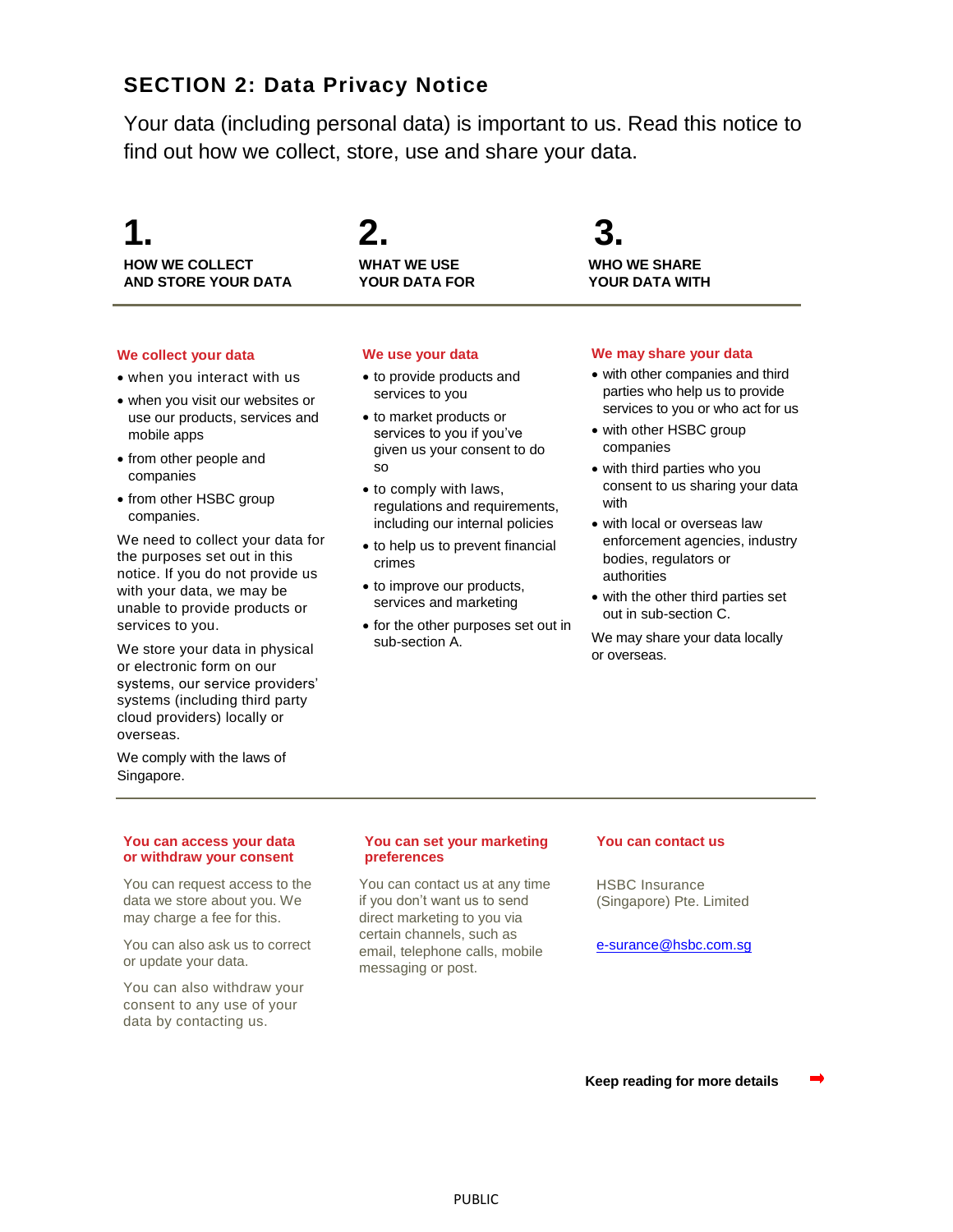- **Your data may be used to**
- assess you for products and services and enable us to provide and operate them
- conduct credit checks and reviews on you and obtain or provide credit references
- manage our business, including our credit and other risk management functions and to comply with our internal policies
- design and improve our products, services and marketing
- as described in sub-section D, provide you with marketing information
- exercise our rights under contracts with you, including collecting any amounts due from you
- comply with compulsory or voluntary requirements that we or the HSBC group has such as legal, tax, regulatory, sanctions or market requirements in Singapore and overseas
- comply with requests made by different bodies or authorities such as legal, regulatory, law enforcement, government and tax authorities in Singapore and overseas. Sometimes we may have to comply with such requests and other times we may choose to voluntarily comply
- comply with our or any HSBC group company's policies, procedures and other commitments in the detection, investigation and prevention of financial and other crimes. This may involve sharing your data in Singapore and overseas. This is important in our wider fight against these crimes
- allow any company that we transfer our business or assets to, to evaluate our business and use your data after any transfer
- any other uses for which you have given consent
- any purpose relating to any of the purposes above.

### **Your rights**

You can request access to your data, correct data that we hold about you, withdraw consent to use of your data and give feedback. We may be unable to provide you with access to some data if so, we'll explain why not unless it's not lawful to tell you. If you withdraw consent, we may be unable to continue providing products or services to you. This may result in the end of some or all of our contractual relationships with you. You can also ask us to explain our data policies and practices.

# **A B C**

## **Data use Data collection and storage Data sharing**

## **We may collect**

- data that you give to us such as your contact and identification details
- biometric data such as your voice ID and facial recognition data
- your geographic data and location data based on your mobile or other electronic device.

If you don't give us data or if you withdraw your consent to any use of your data then we may be unable to provide products or services. We may also collect data about you from third parties such as

- people who act for you or who you give consent to transfer data to us
- publicly available sources and agencies that collect data which they summarise and use to create statistics
- credit reference, debt collection and fraud prevention agencies
- people who you deal with through our services.
- We may also generate information about you
	- by combining information that we and other HSBC group companies have collected about you
	- based on the analysis of your interactions with us
- through the use of cookies and similar technology when you access our website or apps. See our cookies policy

below. **Storing your data overseas** We may transfer and store your data overseas, including places that don't have the same level of protection for personal data.

### **Protecting your stored data**

While we store it, your data is protected by physical, electronic and procedural safeguards and governed by the laws of Singapore (including the Personal Data Protection Act).

Our third party service providers that receive your data are required to comply with strict measures to protect your data.

**If you provide data about others** If you provide data to us about another person (such as a joint account holder, trustee, beneficiary or guarantor) you must make sure that you have obtained written consent from such person and that you have retained proof of these consents. You must provide us with such proof if we request for it.

### **We share your data with**

- HSBC group companies or business divisions
- third parties who provide services to us and other third parties we work with
- credit reference, debt collection and fraud prevention agencies
- any bodies or partnerships between law enforcement and the financial sector or authorities, such as legal, regulatory, law enforcement, government and tax authorities in Singapore or overseas or anyone acting for them
- any person who you hold a joint account with, people who can give instructions for you and anyone who is giving (or may give) security for your loans
- any third party who we may transfer our business or assets to
- partners and providers of reward, cobranding or loyalty programs, charities or non-profit organisations
- social media advertising partners (who can check if you hold an account with them for marketing purposes and the partner may then use your data to send our adverts to you and advertise to people who have a similar profile to you)
- any other third parties who you have

consented to us sharing your data with. We may share your anonymised data with other parties not listed above. If we do this you won't be identifiable from this data.

# **D**

## **Direct Marketing**

This is when we use your personal data to send you details about products, services and offers such as financial, insurance or related products and services provided by us or our co-branding partners, rewards, loyalty privileges or charities. This includes providing you with personalized marketing (including by aggregating your

data with data of others or through social media advertising partners). We'll only do this where you've consented (including by you giving us an indication of no objection where this is permitted by law).

We may use your contact details and data such as your demographic information, the products and services that you're interested in, transaction behaviour, portfolio information, location data, social media data, analytics and information from third parties when we market to you.

You can tell us any time if don't want to receive marketing from us by updating your marketing preferences on our website, clicking our "unsubscribe" links in our emails or by contacting us (it may take a short time to update our records to reflect any change).

We'll need to get your separate consent to share your data with other HSBC companies and business divisions, or third parties for them to market their products and services to you.